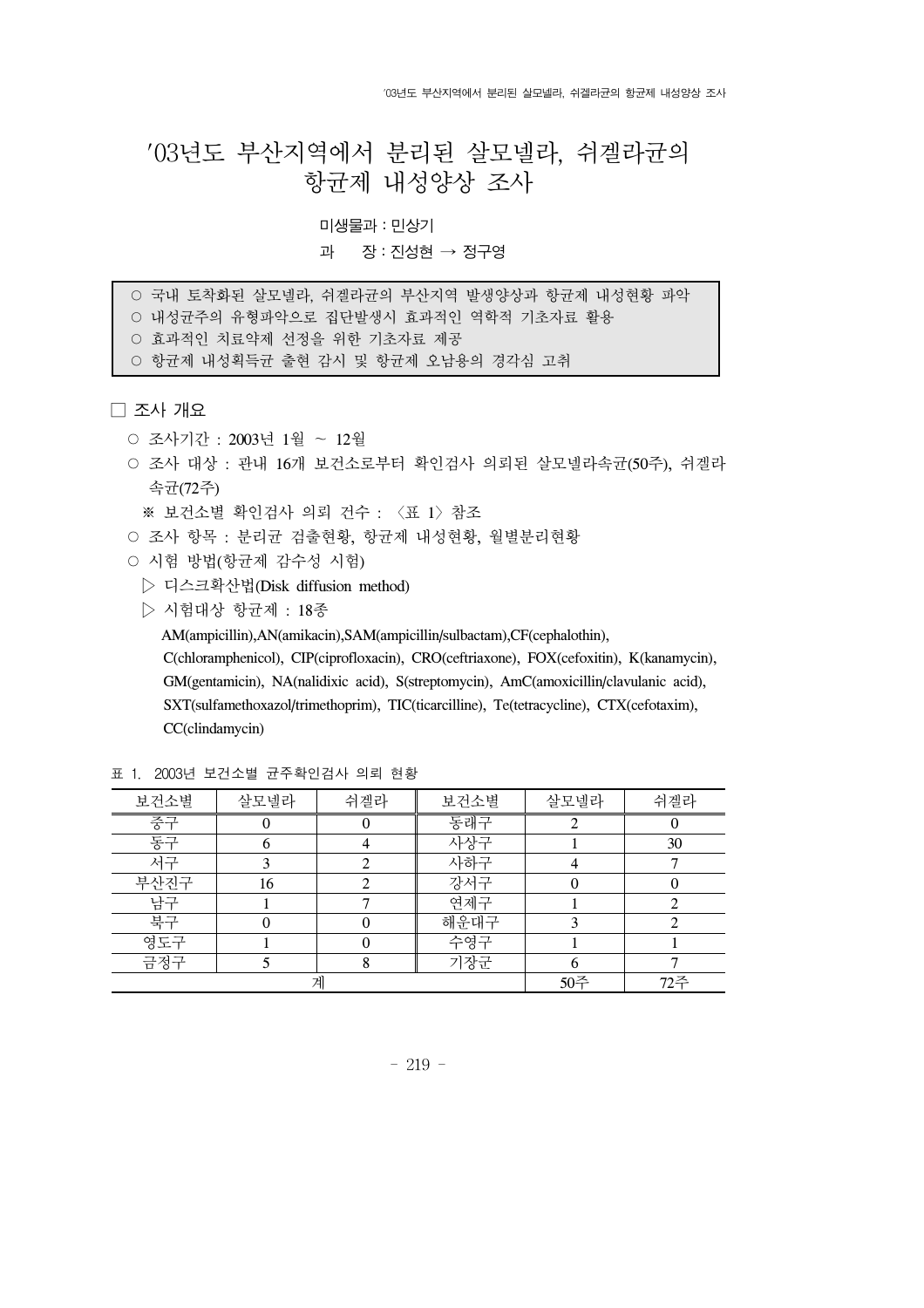▷ 분석

• NCCLS(National Commitee for Clinical Laboratory Standards) : 2000년 개정 지침 에 의거

․참조균주는 *Escherichia coli* ATCC25922를 사용

․시험결과는 MS excell을 이용하여 분석

□ 결과 및 분석

# 가**.** 살모넬라

○ 보건소별 의뢰건수 :〈표 1〉참조

▷ 부산진구(16건) 〉동구, 기장군( 각 6건) 〉금정구(5건) 〉사하구(4건)〉

○ 분리균종 현황 : 〈표 2〉참조

 ▷ 분리균 분포비 : Typhi(40.0%)〉ParatyphiA(18.0%)〉Haardt(14.0%)〉Enteritidis, Bardo(각 8.0%) > Typhimurium(4.0%) > 그외(8.0%)

 ▷ 장티푸스균의 경우 전체 20주 분리주 가운데 전 항균제에 감수성을 나타내는 균 주(1주)로부터 7제에 내성을 보이는 다제내성균(1주)까지 다양한 유형을 나타냄

 ▷ 4제 이상에 내성을 보이는 다제내성균은 *Salmonella* Enteritidis(3주), *Salmonella* Haardt(7주), *Salmonella* Typhimurium(1주)를 나타냄

표 2. 2003년 살모넬라균 분리균종 현황

| 혈청형별<br>(Total n=50)               | 내성약제수          | 항균제 내성 유형                  | 분리균수 |
|------------------------------------|----------------|----------------------------|------|
| Salmonella Bardo(n=4)              | 2              | NA, CC                     | 4    |
|                                    | 5              | AM, C, S, TIC, CC          |      |
| <i>Salmonella</i> Enteritidis(n=4) | $\overline{4}$ | C, S, TIC, CC              | 2    |
|                                    |                | CC                         |      |
| <i>Salmonella</i> Haardt(n=7)      | 4              | K, NA, S, CC               | 7    |
| Salmonella Paratyphi A             | $\overline{2}$ | NA, CC                     | 7    |
| $(n=9)$                            | 1              | CC                         | 2    |
|                                    | $\overline{7}$ | AM, C, NA, S, SXT, TIC, CC |      |
|                                    | $\overline{2}$ | CF, CC                     |      |
| Salmonella Typhi(n=20)             |                | NA, CC                     |      |
|                                    | 1              | CC                         | 16   |
|                                    | $\theta$       | 전 항균제 감수성                  |      |
|                                    | 5              | AM, S, TIC, Te, CC         |      |
| Salmonella Typhimurium(n=2)        |                | CC                         |      |
| Salmonella Braenderup(n=1)         |                | CC                         |      |
| <i>Salmonella Mbandaka(n=1)</i>    | 1              | CC                         |      |
|                                    | 3              | S, Te, CC                  |      |
| <i>Salmonella</i> group $B(n=2)$   |                | СC                         |      |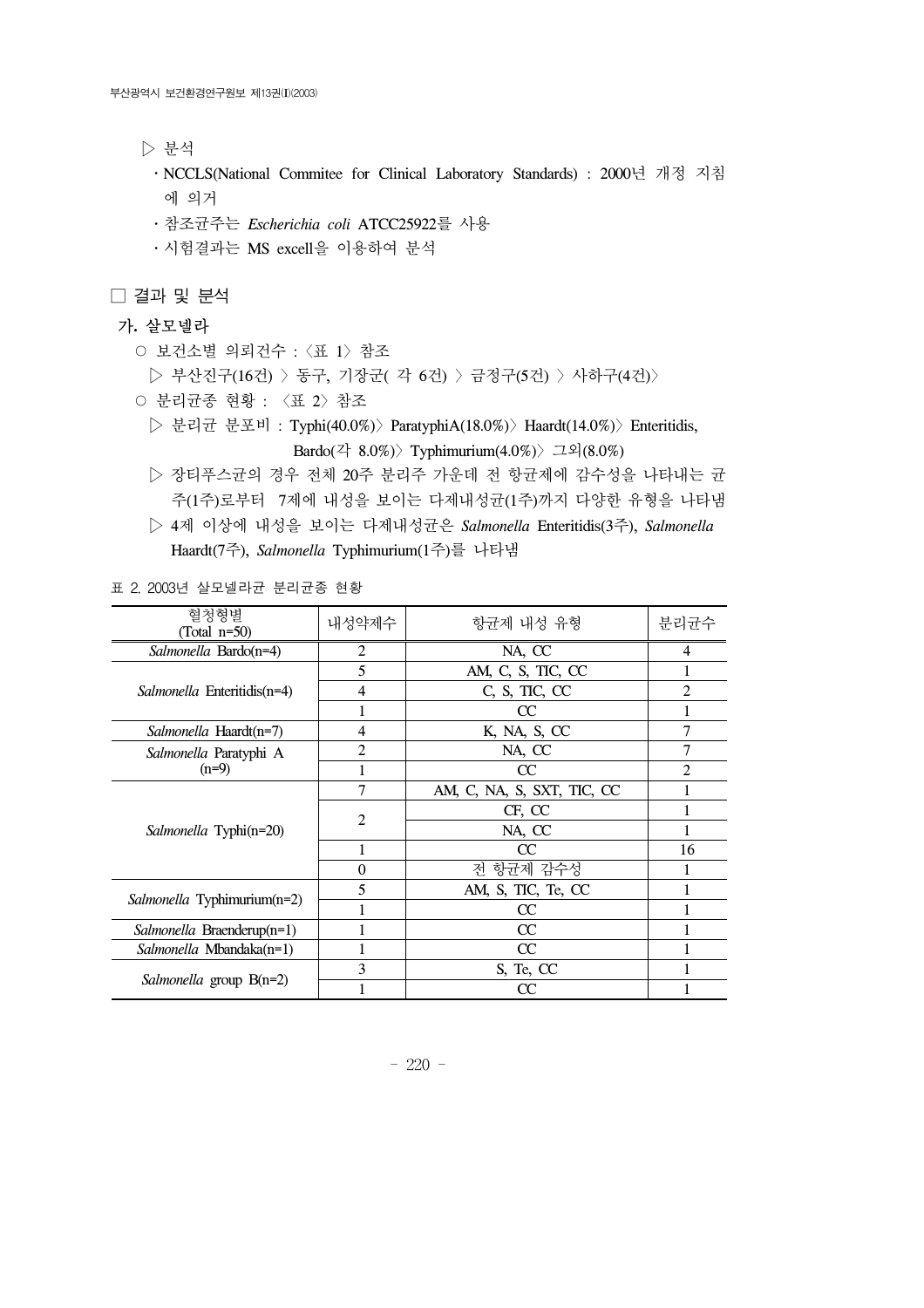- 항균제감수성 시험결과 : 〈표 3〉참조
	- ▷ Clindamycin의 내성율이 98.0%로 가장 높고, 퀴놀론계열의 Nalidixic acid의 내성 율(40.0%)도 높았음
	- ▷ 상품명 Bactrim(Sulfamethoxazol/Trimethoprim)과 Augmentin(Amoxicillin/clavulanic acid)에는 각각 2%와 0%로 내성율이 낮았음

#### 표 3. 2003년 살모넬라균 항균제감수성 시험결과

| 항<br>제<br>규                                                                                                                  | 을       |
|------------------------------------------------------------------------------------------------------------------------------|---------|
| Clindamycin                                                                                                                  | 98.0%   |
| Nalidixic Acid                                                                                                               | 40.0%   |
| Streptomycin                                                                                                                 | 26.0%   |
| kanamycin                                                                                                                    | 14.0%   |
| Tetracycline                                                                                                                 | 8.0%    |
| <b>Ticarcillin</b>                                                                                                           | $6.0\%$ |
| Ampicillin                                                                                                                   | $6.0\%$ |
| Chloramphenicol                                                                                                              | 4.0%    |
| Cephalothin                                                                                                                  | 2.0%    |
| Sulfamethoxazol/Trimethoprim                                                                                                 | 2.0%    |
| Amikacin, Ampicillin/Sulbactam, Ciprofloxacin, Ceftriaxone, Cefoxitin,<br>Gentamicin, Amoxicillin/clavulanic acid, Cefotaxim | $0\%$   |

○ 월별 분리현황 : 〈Fig. 1 참조〉

▷ 3월과 8월에 가장 높은 분리율을 보임

살모넬라 월별분리 현황



- 221 -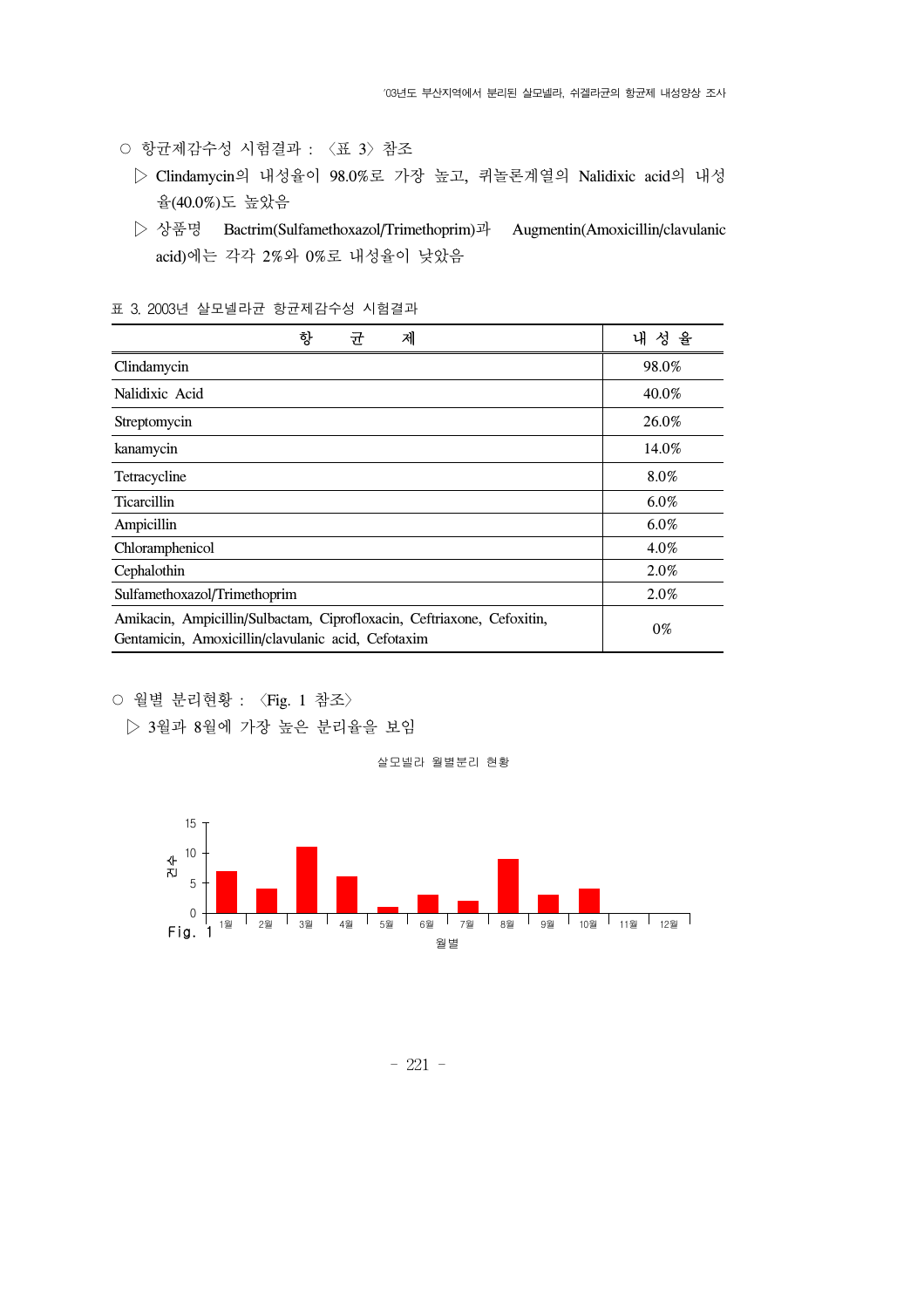### 나**.** 쉬겔라

- 보건소별 의뢰건수 :〈표 1〉참조
- ▷ 사상구(30건) 〉금정구(8건) 〉남구, 사하구, 기장군( 각 7건) 〉동구(4건)
- 분리균종 현황 : 〈표 4〉참조
	- ▷ 분리균 분포비: *S. sonnei(93.0%)* 〉*S. flexneri(5.5%)* 〉*S. boydii(1.4%)*
	- ▷ 분리주 72주 모두 4제이상의 약제에 내성을 갖는 다제 약제내성균으로 내성 수준이 심각하다고 사료됨
	- ▷ 특히 *S. sonnei*의 경우 7제이상에 내성을 갖는 치료제로서 항균약제 선택시 항 균제감수성 검사의 선행조처가 요구됨

| 규별<br>(Total $n=72$ )    | 내성약제수                             | 내성항규제                   | 분리균수 |
|--------------------------|-----------------------------------|-------------------------|------|
| S. boydii( $n=1$ )       | 6<br>AM, C, S, TIC, Te, CC        |                         |      |
| S. <i>flexneri</i> (n=4) | 7<br>AM, C, CIP, SXT, TIC, Te, CC |                         |      |
|                          | 6                                 | AM, C, SXT, TIC, Te, CC |      |
|                          | 5                                 | AM, SXT, TIC, Te, CC    |      |
|                          | $\overline{4}$                    | AM, TIC, Te, CC         |      |
|                          | $\overline{4}$                    | SXT, TIC, Te, CC        |      |
|                          |                                   | S, SXT, Te, CC          | 2    |
|                          | 5                                 | AM, K, S, TIC, CC       | 6    |
|                          |                                   | K, SXT, TIC, Te, CC     | 1    |
| S. sonnei $(n=67)$       |                                   | AM, K, SXT, TIC, CC     |      |
|                          |                                   | AM, K, SXT, Te, CC      | 1    |
|                          | 6                                 | AM, K, SXT, TIC, Te, CC |      |
|                          | 7                                 | AM, K, S, SXT, TIC, CC  | 44   |

표 4. 2003년 쉬겔라균 분리균종 현황

○ 항균제감수성 시험결과 : 〈표 5〉참조

- ▷ Clindamycin의 내성율은 100%로 가장 높고, Ticarcillin(96.0%), Ampicillin(94.0%), Kanamycin, Tetracycline, Bactrim(각 89.0%), Streptomycin(74.0%)로 높은 내성율을 보임
- ▷ 특히, Fluorquinolone계열의 Ciprofloxacin에 대하여도 내성을 갖는 균주가 나타남
- ▷ 상품명 Unasyn(Ampicillin/Sulbactam)과 Augmentin(Amoxicillin/clavulanic acid)에는 전 균주 감수성을 나타냄